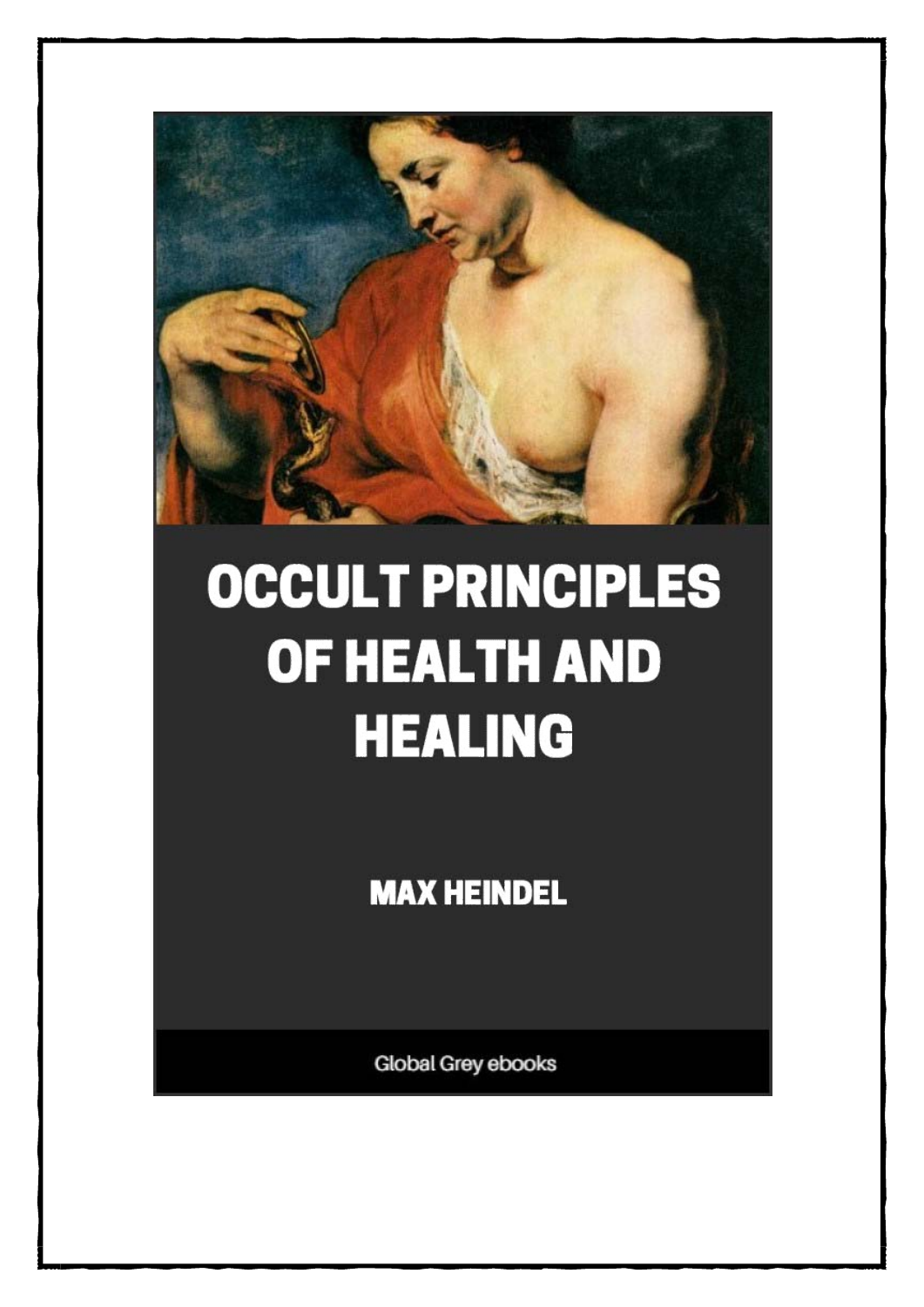## OCCULT PRINCIPLES OF HEALTH AND HEALING

### **BY** MAX HEINDEL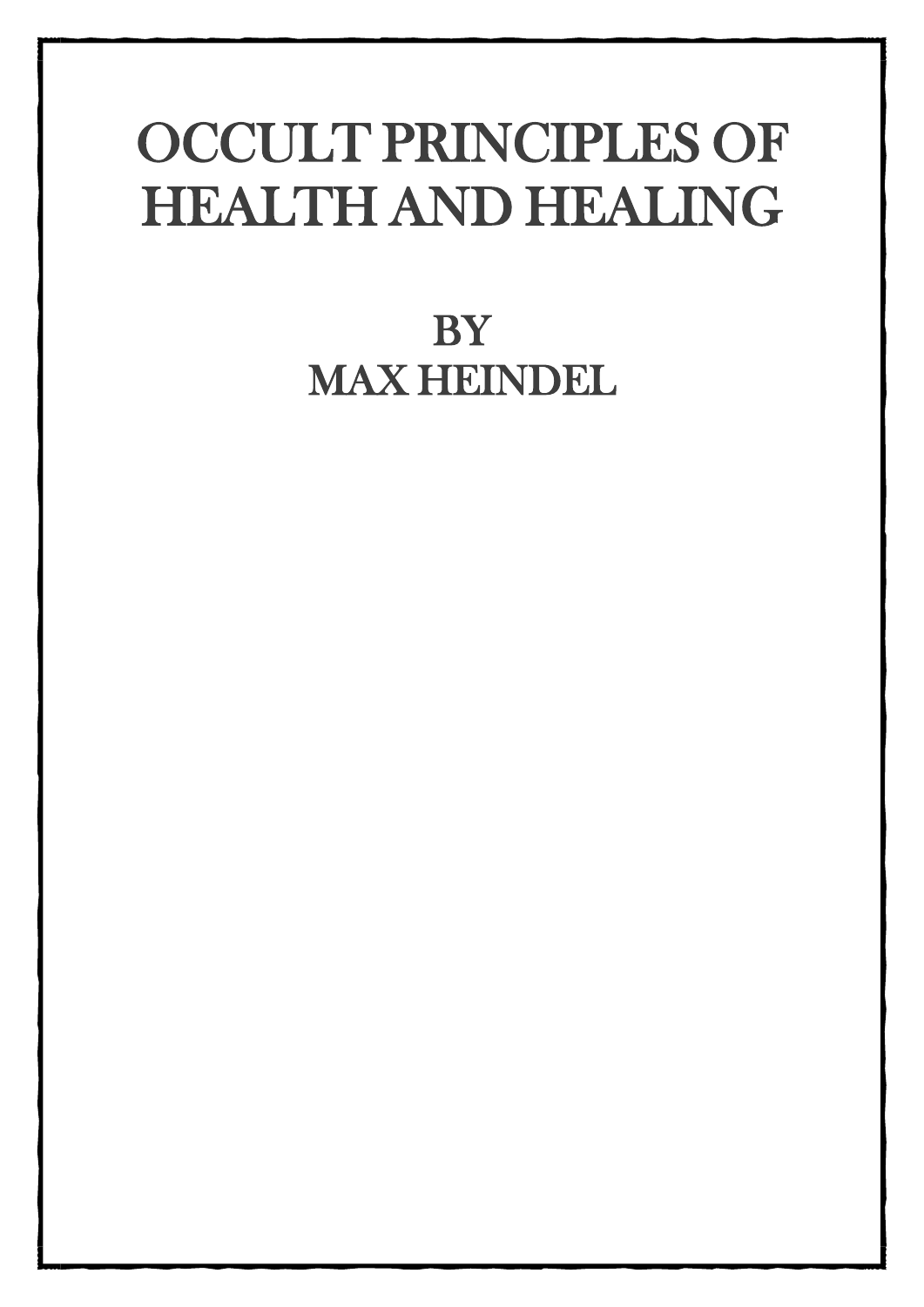Occult Principles Of Health And Healing By Max Heindel. This edition was created and published by Global Grey ©GlobalGrey 2018



**[globalgreyebooks.com](https://www.globalgreyebooks.com/)**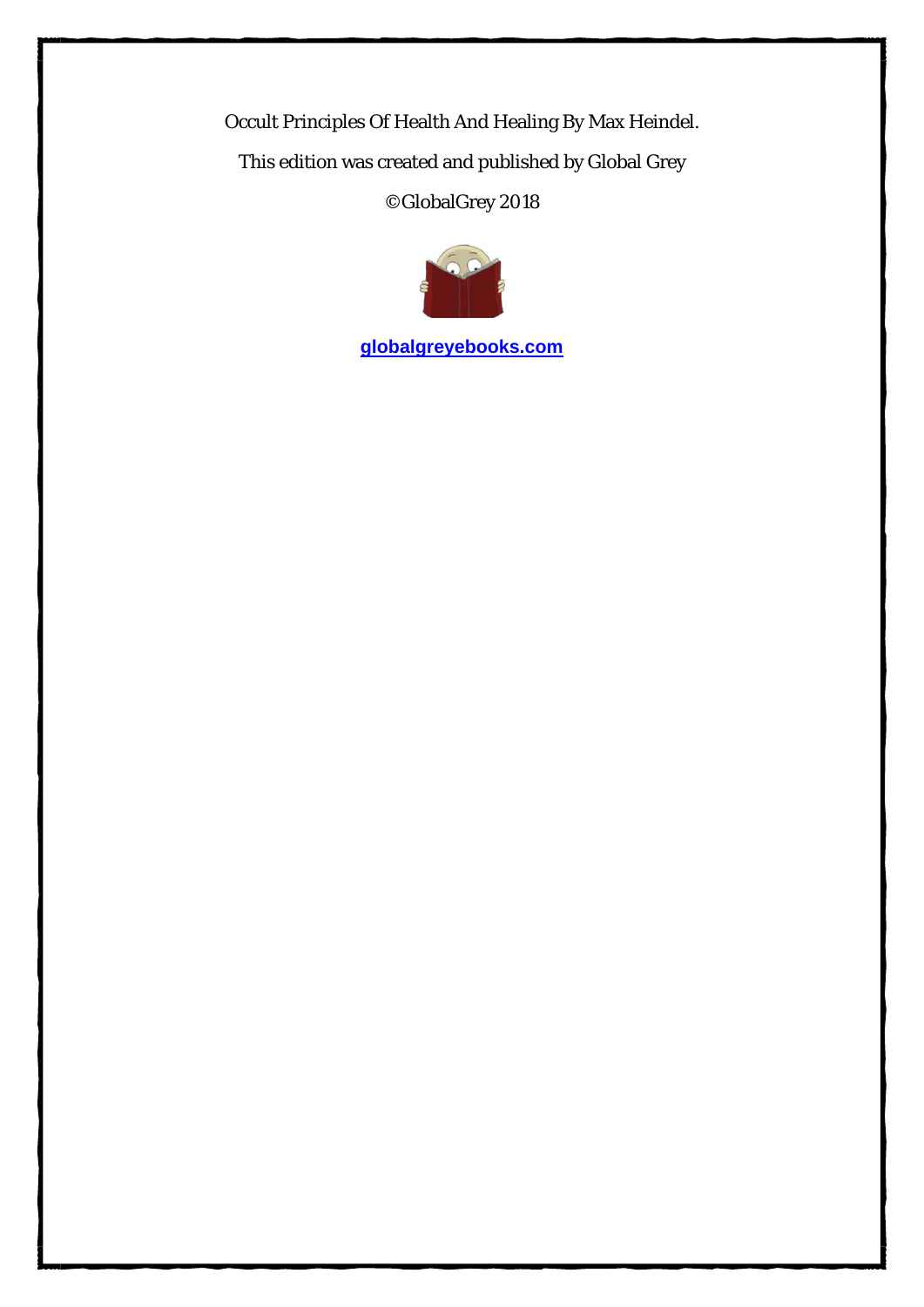### **CONTENTS**

#### [Foreword](#page-5-0)

[PART 1. MAN AND HIS VEHICLES](#page-6-0) [Chapter 1. The Dense Body](#page-7-0) [Chapter 2. The Vital Body](#page-29-0) [Chapter 3. The Desire Body And The Mind](#page-34-0) [PART 2. DISEASE](#page-38-0) [Chapter 4. General Causes Of Disease](#page-39-0) [Chapter 5. Specific Causes Of Disease](#page-46-0) [Chapter 6. Heredity And Disease](#page-61-0) [Chapter 7. Effects Of Alcohol And Tobacco](#page-63-0) [PART 3. HEALING](#page-66-0) [Chapter 8. Origin And Development Of Healing](#page-67-0) [Chapter 9. The Rosicrucian Fellowship Method Of Healing](#page-71-0) [Chapter 10. The Science Of Nutrition](#page-77-0) [Chapter 11. Astrology As An Aid To Healing](#page-101-0) [Chapter 12. The Therapeutic Basis Of Light, Color, And Sound](#page-113-0) [Chapter 13. Sleep And Health](#page-119-0) [Chapter 14. Mind And Healing](#page-124-0) [Chapter 15. Dangers Of Excessive Bathing](#page-129-0) [Chapter 16. Transfusion Of Blood](#page-132-0) [Chapter 17. Effects Of Removal Of Physical Organ](#page-134-0) [Chapter 18. Form Of Healing To Use](#page-137-0) [Chapter 19. The Scope Of Healing](#page-142-0) [Chapter 20. On Conducting Healing Centers](#page-146-0) PART [4. "THERE IS NO DEATH"](#page-151-0) [Chapter 21. The Real Nature Of Death](#page-152-0) [Chapter 22. Effects Of Suicide](#page-155-0) [Chapter 23. Causes Of Death During Infancy](#page-157-0)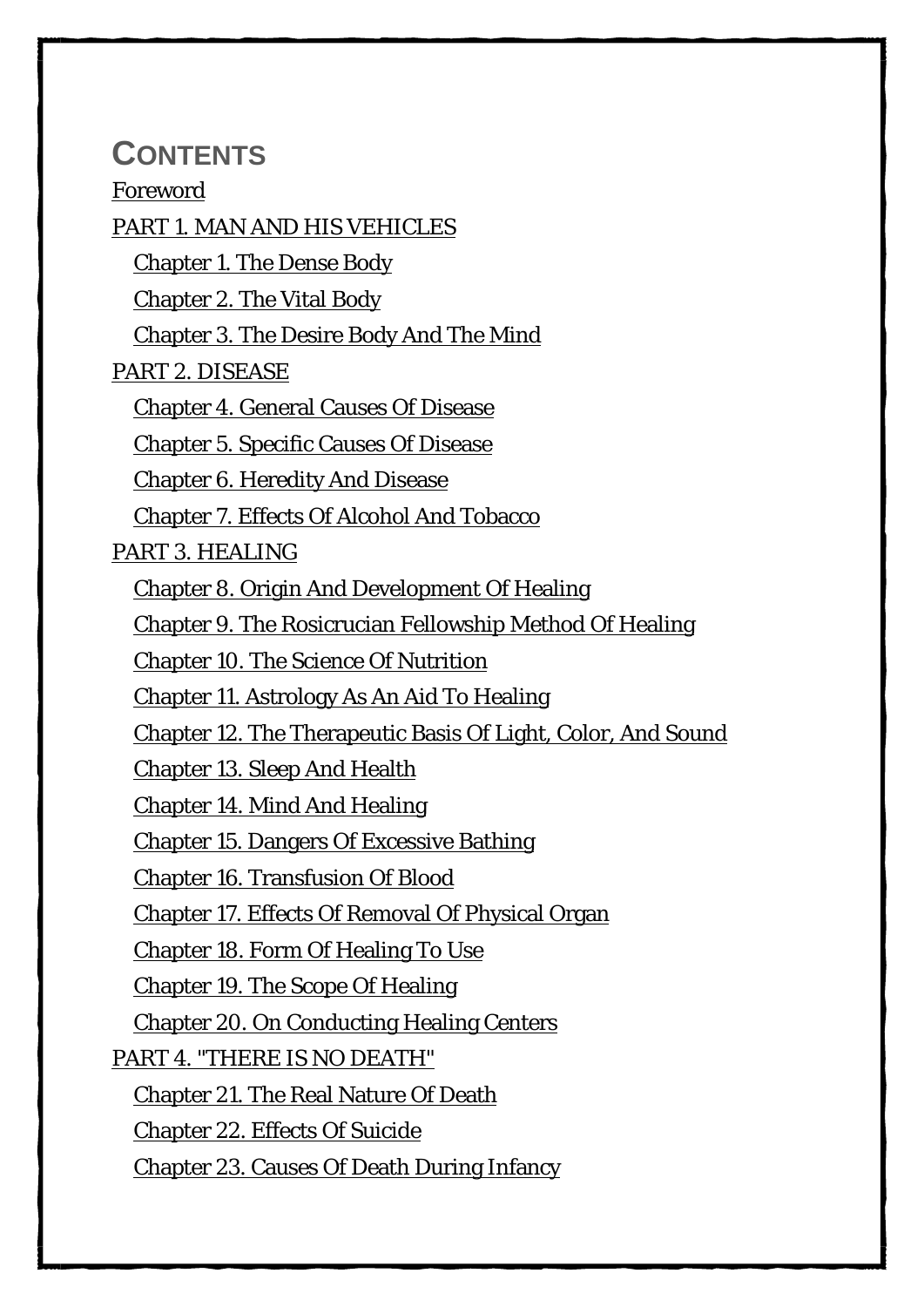[Chapter 24. Proper Care Of The Deceased](#page-159-0) [Chapter 25. How To Help Those Who Have Passed On](#page-163-0)